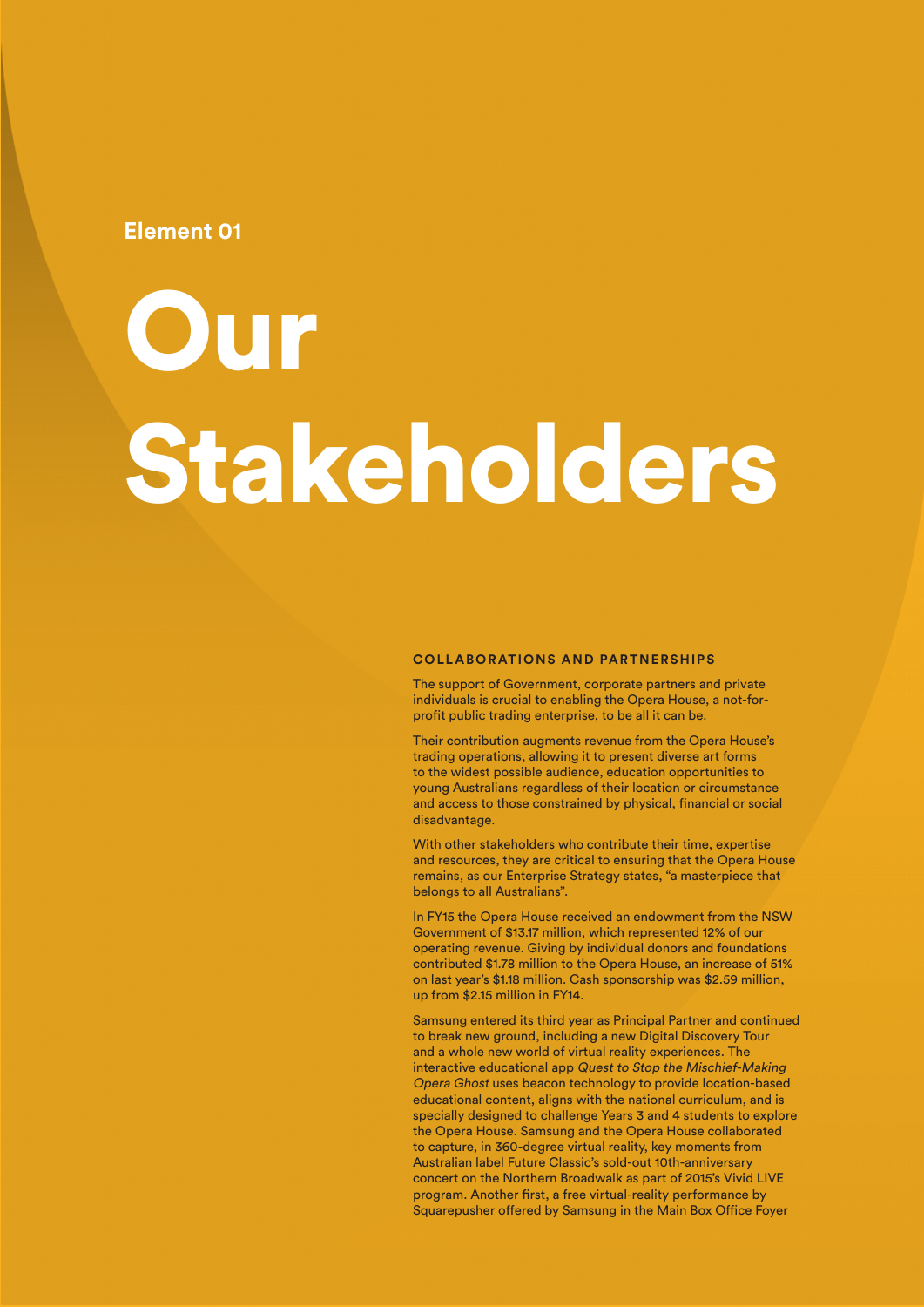to celebrate the British dubstep pioneer's Opera House debut, proved a huge hit with Vivid LIVE patrons.

In September 2014, Maserati Australia became the Opera House's exclusive auto partner, aligning with the All About Women festival, Summer at the House and the Opera House's Opening Nights. Long-term partner MasterCard became a Major Partner of the Opera House from 1 May 2015 and AMP Capital increased its support, including backing the Opera House's signature annual festival of First Nations culture, Homeground, and the Danish-Australian student exchange program MADE by the Opera House.

The growing contribution of the Opera House's community of donors was one of the year's success stories. Philanthropic revenue rose to \$1.78m in FY15, a threefold increase in three years. Donors contributed time, funds and vital expertise to enable the Opera House to realise ambitions that would otherwise have been impossible, from bespoke programming for children with multiple and profound disabilities, to subsidised tickets for the financially disadvantaged (The Balnaves Foundation Open House Program, see Spotlight p.15), the forthcoming Indigenous dance competition Dance Rites and the June purchase of the tapestry Les dés sont jetés ("The Dice are Cast"), which brought a vital element of the Opera House story back to the House (see Spotlight, p.20).

An exciting new partnership developed during FY15 culminated in the announcement on 1 July 2015 that the Opera House and Flying Fruit Fly Circus, based in Albury-Wodonga, would begin a three-year association to deliver performance and training opportunities for both organisations. The partnership was announced by Greg Aplin, Member for Albury, at the opening night of a return Opera House season of the Flying Fruit Flies' Circus Under My Bed, an acclaimed production that has been nominated for Helpmann and Sydney Theatre awards.

#### **ACCESS STRATEGIC PLAN**

The third and final year of the Opera House's third Access Strategic Plan created tangible benefits for patrons, staff and performers with disabilities, as well as enhancing the Opera House's leadership and reputation in arts access.

The Access Program 2015 was launched in February by the NSW Minister for Ageing, Disability and Multicultural Services, the Hon. John Ajaka MLC, at an event in the Utzon Room attended by the Opera House's Accessibility Ambassador, Louise Sauvage OAM. Accessible performances and experiences were launched as part of the Opera House's Creative Learning, International and Children and Families programming. Resident Companies Opera Australia, Sydney Theatre Company, Bell Shakespeare and, for the first time, the Australia Chamber Orchestra are participating in the program, together with Artistic Associate the Sydney Philharmonia Choirs, also for the first time.

The Opera House piloted an excursion program in partnership with the Art Gallery of NSW for students with intellectual disabilities, which mirrors its existing partnership with the Museum of Contemporary Art. With Opera Australia and the Giant Steps school we also presented an autism-friendly performance of the musical The King and I.

Designated accessible viewing areas on the Forecourt and special customer-transport arrangements were incorporated into major festival events on site, including New Year's Eve celebrations and Vivid LIVE events. For the second year, the Opera House offered free audio-description of Lighting the Sails, the centrepiece of the Vivid Sydney festival, for more than 120 people.

The Opera House hosted Mark Morris Dance Group's innovative global program Dance for PD (Parkinson's Disease), including a free community class for people with Parkinson's and their carers, as well as a two-day introductory teacher-training workshop to assist in building a network of qualified teachers who can lead Dance for PD classes across Sydney (see Spotlight, p.35).

In partnership with Lifestart and the Royal Institute of Deaf and Blind Children we offered Accessible Babies Proms accompanied by a free Sing and Play program in the foyer (see Spotlight, p.23). The Opera House partnered with Accessible Arts NSW and the Museum of Contemporary Art to provide an annual accredited Professional Development Day for special education teachers, titled Dance, Theatre and Visual Art: Engaging Students with Disability.

The Opera House continued its support for emerging artists with disabilities. Can You See Me? Company, an initiative of Cerebral Palsy Alliance, performed its latest work Waiting Room to sold-out audiences in the Studio.

#### **RECONCILIATION ACTION PLAN**

The second year of the Opera House's third Reconciliation Action Plan (2014-2016) concentrated on expanding the Opera House's Aboriginal and Torres Strait Islander artistic content and audience participation, increasing Indigenous education and employment opportunities, and enhancing cultural awareness. Key elements were the first Homeground festival (November), Indigenous work experience and trainee programs and the continuation of the popular Indigenous digital education tour Guwanyi Walama: To Tell and Return. Work began on Dance Rites, a new annual competition open to Aboriginal and Torres Strait Islander communities across Australia. Funded by Opera House donors, led by the Creative Music Fund, Dance Rites aims to revitalise vanishing Indigenous cultural leadership and practices, including language and traditional instruments. Participating groups will perform at Homeground 2015 in November and the winning group will be featured at Homeground 2016.

In November 2014, the Opera House presented Redfern Talks Back, a project funded by the NSW Government to engage, through the medium of forum theatre, young at-risk people from the Redfern community. A five-week workshop rehearsal period and subsequent performances allowed participants to explore and discuss matters of importance and relevance. The Opera House worked with a range of organisations, including Redfern Police, the National Centre for Indigenous Excellence, Tribal Warrior, Redfern Community Centre, Headspace and Youthblock Mental Health services, Alexandria Park High School, WEAVE, The Settlement and the Aboriginal Housing Company. The workshops culminated in two schools shows and one evening performance. Student and teacher feedback was highly positive, indicating that the show had an encouraging impact on students and genuine education outcomes.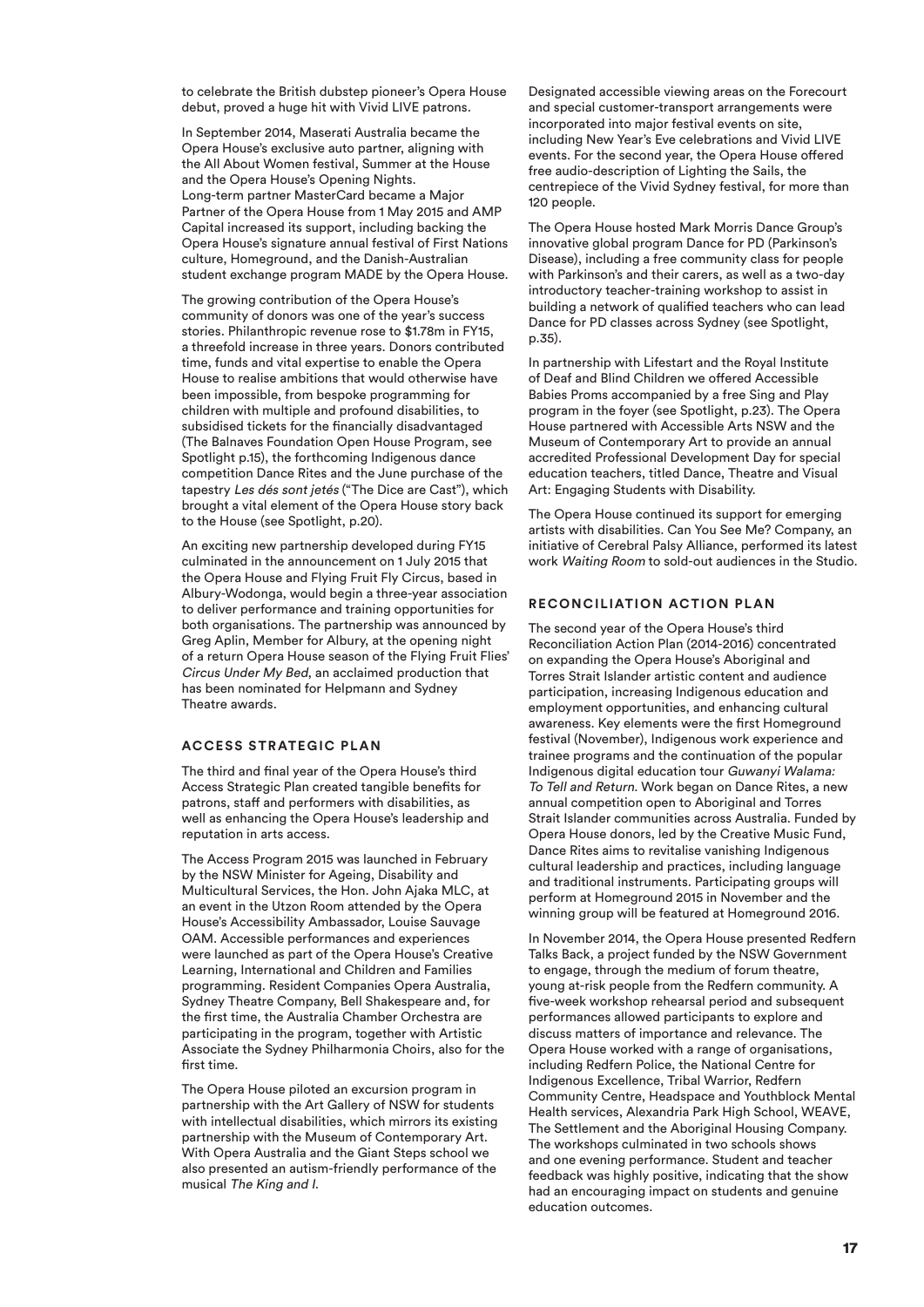Students and teachers from schools in Western Australia's Pilbara region took part in a digital learning project that combined the expertise of the Opera House's Digital Creative Learning team and the West Australian Department of Education's eLearning Pilbara Project (see Spotlight, p.33). Using knowledge and skills developed through the Opera House's Broadband Enabled Education and Skills Services pilot project, From Bennelong Point to the Nation, we reached six schools with a strong Indigenous student body. Some experienced the interactive digital tour Guwanyi Walama: To Tell and Return, while others watched a live-streamed performance of the play Bindjareb Pinjarra and took part in a post-show discussion. Students from two Western Sydney schools and one from Queensland attended the performance of Bindjareb Pinjarra in the Studio.

#### **MADE BY THE OPERA HOUSE**

MADE by the Opera House entered its second year in FY15. The Multidisciplinary Australian Danish Exchange program was established in 2013 during our 40th Anniversary celebrations and gives five Australian and five Danish students in the fields of architecture, engineering or design the chance to work in each other's country on collaborative projects. By the time it ends, the 10-year exchange will create an alumni group of 100 professionals, 50 Danes and 50 Australians, to continue the international and crossdisciplinary links first forged by the Opera House into new generations. Danes Caroline Richardt Beck, Jakob Franijeur Holmqvist-Larsen, Pernille Krieger, Jonas Snedevind Nielsen and Karina Korsgaard Jensen visited Sydney in July-August 2014 for six weeks. Australians Alex Crowe, Nina Tory-Henderson, Nicholas Werrett, Julianne Lipman and Alasdair Mott completed their six-week program in Denmark in January and February 2015. The Danes' project involved envisaging ways to deepen the Opera House visitor experience for future generations and the Australians imagined future use and development of a site in east Copenhagen.

#### **DIGITAL RE ACH**

In FY15 there were more than six million video views of our online content, while more than 44 million minutes of our content was watched on YouTube, equating to almost 84 years in play time.

During Vivid LIVE a worldwide audience had access to a panoramic view that showed Lighting the Sails in context, created by digitally stitching together hi-res photographs for a seamless 360-degree view

of the Sydney Harbour foreshore. This panorama was published on Google Views, as was a later project that provided panoramic views of the interior of most Opera House venues. Together, the two projects attracted more than two million views. More than three million people engaged with Vivid LIVE digital content online.

Our social media channels have an audience of 1.3 million, with a Facebook reach of 135 million. The number of Facebook followers across all Opera House channels increased 10.6% to 674,205, Twitter followers increased 42.9% to 87,394 and Instagram followers increased 81.6% to 22,013.

We generated \$48.4 million through the website, chiefly from ticket and tours sales. This was a 15% increase in revenue on the previous year. Web revenue via mobile devices increased by \$3 million, or 5%, on FY14.

The digital realm is increasingly the Opera House's eighth stage, and in FY15 two All About Women festival sessions were live-streamed to locations in Parramatta, Albury-Wodonga, Mackay and Christchurch, New Zealand, for a combined audience of about 500 (see Spotlight, p.59). Feedback from Christchurch was exceptionally positive: "The livestream event was a huge success for us. We sold out by Friday and had around 150 people. The audience really engaged with the panel, laughing a lot and breaking into spontaneous applause along with the live audience. We have established that there is an appetite for this kind of event and we would love to do some more in the future."

#### **ENVIRONMENTAL SUSTAINABILITY**

The second year of the 2014-2016 Environmental Sustainability Plan made significant advances which were rewarded with a Green Building Council of Australia (GBCA) 4 Star Green Star – Performance rating. The independent rating assessed our performance as industry best practice, while the Opera House is one of few World Heritage buildings globally to achieve green certification. As GBCA Chief Executive Officer Romilly Madew said when the award was announced in August, most buildings that achieve a Green Star rating are new, and the Opera House "would have to be the most challenging" of all rated buildings. "If you can green the Opera House, you can green anything," she said. NSW Deputy Premier the Hon. Troy Grant MP said: "The endorsement sends a clear message that green buildings don't have to be new. Even the most recognisable and historic landmarks can earn a place among the most celebrated